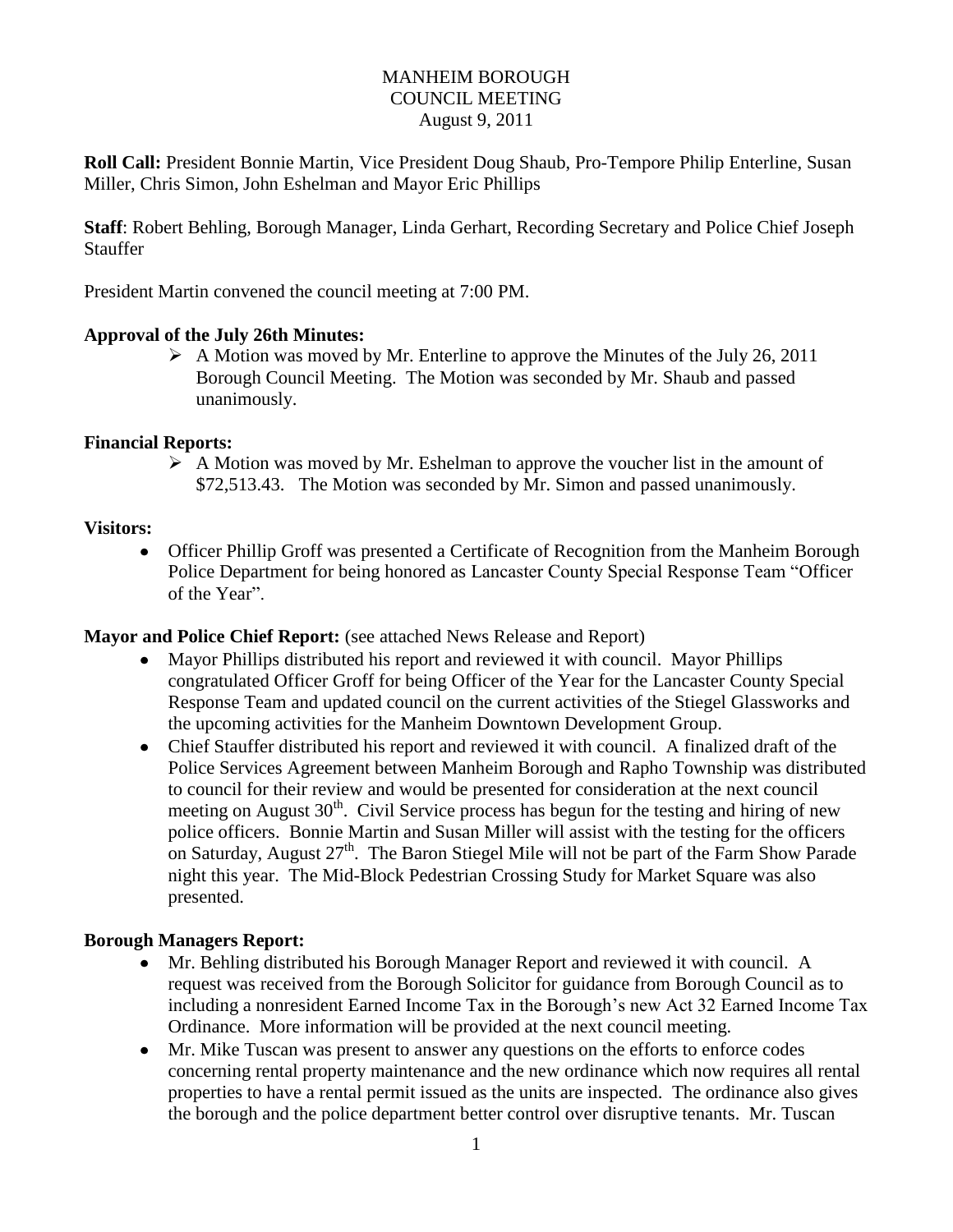distributed a copy of the permit that he will be issuing as he inspects the rental properties. The problem with hoarding on properties was discussed.

- Mr. Behling read the letter that was received from the attorney for Minsec, LLC officially requesting their application be withdrawn and removed from the agenda for the October 3rd Zoning Hearing Board Meeting.
- Mr. Behling stated that the draft agreement between Rapho Township and Manheim Borough for police service was given to each council member for their review. The agreement will be presented at the next council meeting for approval. Concerns for the necessity of more space for the new officers were noted.
- Our Public Works Facility will be host to a LTAP Work Zone and Traffic Control class on Wednesday, October  $12<sup>th</sup>$  from 8:00 AM to 3:00 PM.
- The South Main Street project is scheduled to start Monday, August  $15<sup>th</sup>$ . PennDOT and all others involved in this project have been informed about the Farm Show Parade so the street will be passable for that evening.
- A grant application for the Market Square Mid-Block Crosswalk Project has been filed with PennDOT.
- The bid opening for the Power Road Bridge project being completed in conjunction with Penn Township is scheduled for October  $6<sup>th</sup>$ , with Council approval of the results scheduled for October 11<sup>th</sup>.
- Crosswalk painting is scheduled to start next week so it will be completed before school starts.

# **Committee Reports**

- The Police Committee met before the council meeting to discuss ending the probationary period for Chief Stauffer. The committee is recommending that Chief Stauffer be removed from the probationary period and that evaluations be completed by all of the council members and the police officers. Mayor Phillips will be taking care of the evaluations.
	- $\triangleright$  A Motion was moved by Ms. Miller to remove Chief Stauffer from probationary status. The Motion was seconded by Mr. Simon and passed unanimously.
- The appointment of a Pool and Parks Committee was discussed. Philip Enterline and Chris Simon were appointed to the committee with an additional council person to be appointed at a later date.
- Removal of trees and tree replacement within the borough was discussed. Discussion was held concerning the formation of a Shade Tree Commission. Mr. Behling will meet with the resident who is interested in being part of a Shade Tree Commission.
- $\bullet$  Starting on September 13<sup>th</sup> the Finance Committee will meet before each council meeting at 6:00 PM to prepare the 2012 budget.
- The  $250<sup>th</sup>$  Anniversary Committee is asking for a possible \$7,000 donation from the borough. This would bring the contribution for the anniversary celebration from the borough to \$10,000, which is what they will be requesting from Penn Township and Rapho Township. President Martin gave a brief update of the activities currently being planned by the  $250<sup>th</sup>$ Anniversary Committee.

# **New Business:**

- Resolution 7-2011 which is required by PennDOT was presented for approval. This would designate Mr. Behling as a representative of the borough to sign the grant reimbursement agreement for the traffic preemptors.
	- $\triangleright$  A Motion was moved by Mr. Enterline to approve Resolution 7-2011, which designates Mr. Behling as a representative of the borough to sign the grant reimbursement